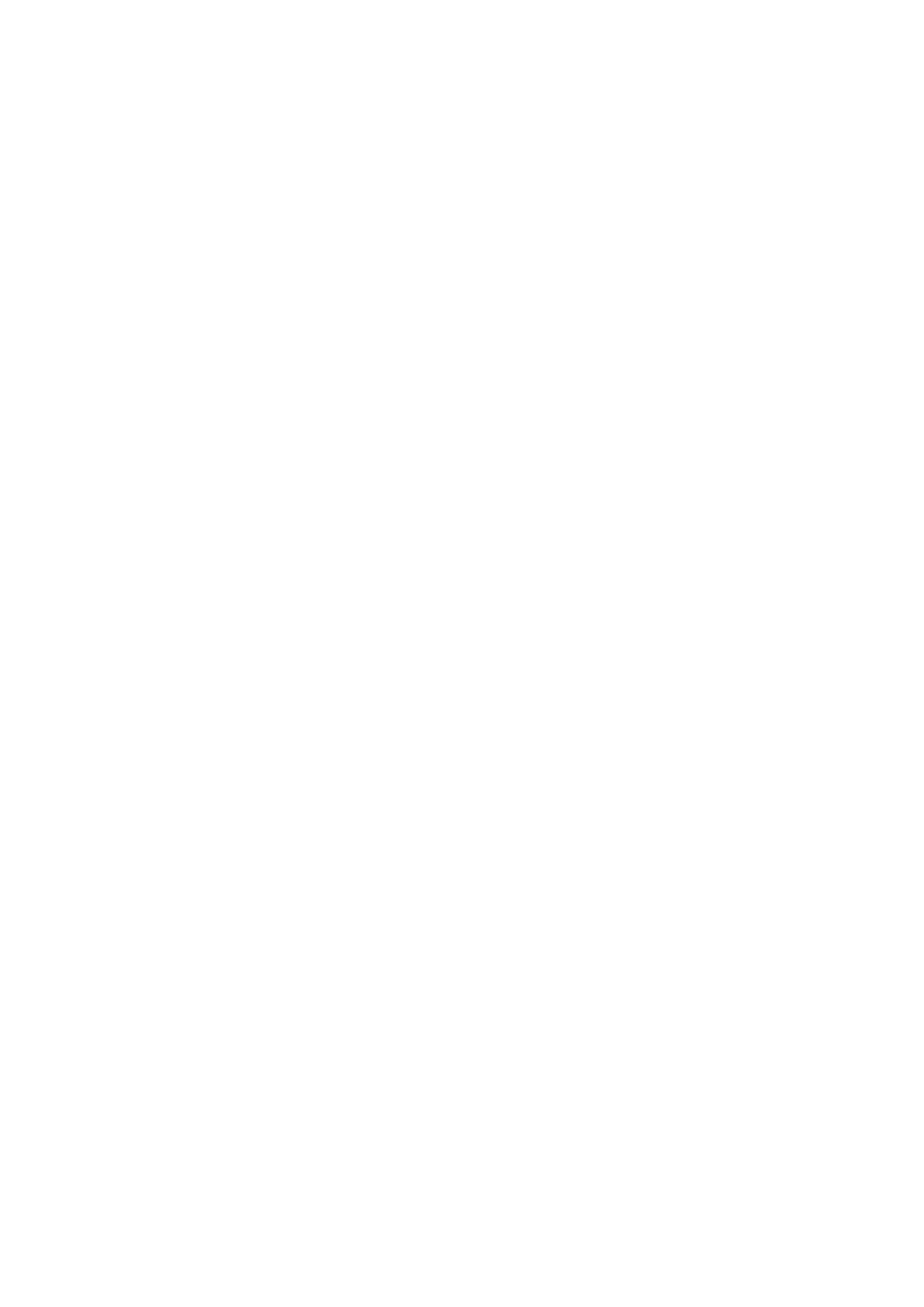#### **Introduction**

1. The concept of protection was originally conceived as a specific mandate that the international community conferred on an international organization which was entrusted with the responsibility of providing protection to persons manifestly unable or unwilling to avail themselves of the protection they were entitled to from their State. It should however be recalled that States have the primary responsibility under international law to protect persons under their jurisdiction. Within this original concept, some organizations were mandated to provide protection to persons crossing a border to flee persecution (i.e. the Office of the United Nations High Commissioner for Refugees) or caught up in war (i.e. the International Committee of the Red Cross (ICRC)). Indeed, these organizations were called upon to be international substitutes offering protection from persecution and from violations of international humanitarian law which should rightfully have been provided by the State. This approach entailed giving these organizations defined and circumscribed mandates in specific  $conventions<sup>1</sup>$  $conventions<sup>1</sup>$  $conventions<sup>1</sup>$  and went as far as providing them with a substitutive protection mandate. It was understood that effective protection needed to be accompanied by the provision of assistance and relief (e.g. shelter, food, health services); however, these were viewed as ancillary, albeit complementary, activities that fell outside or beyond the substitutive protection mandate.

2. The concept of protection by international organizations has, however, since evolved. There has been ongoing reflection in recent decades by States, international organizations, humanitarian actors and other stakeholders on the general concept of protection, what it involves and the strategies required to ensure improved protection of people. The topic of the protection of migrants, which is of particular relevance to IOM, has also received increased attention.

#### **IOM and protection**

3. In 2007, in conjunction with the adoption by the Member States of the IOM Strategy, IOM produced a Note that outlined the broad parameters of IOM's protection role.<sup>[2](#page-2-1)</sup> In the Note, the Organization emphasized that protection is the intended outcome of its activities and set out the many ways in which the rights, and thereby the dignity and well-being, of migrants are upheld by the Organization as it carries out its functions.

4. The Council document entitled "The human rights of migrants – IOM policy and activities" (MC/INF/298 of 12 November 2009) reaffirmed IOM's commitment to the principle that orderly and humane migration benefits migrants and society. The document states that the Organization acts to, inter alia, work towards the effective respect for the human rights and well-being of migrants. It also sets out that: "Many...international actors [other than States], including IOM, have a key supporting role to play in achieving the effective respect of the human rights of migrants". The document further explains that: "While there is no simple definition of protection, it is typically defined as all activities aimed at obtaining full respect of the rights of the individual in accordance with the letter and spirit of the relevant bodies of law. The relevant international legal framework for the protection of

<span id="page-2-0"></span> <sup>1</sup> The 1951 Convention relating to the Status of Refugees and the 1949 Geneva Conventions and their 1977 Protocols which form the core of international humanitarian law.<br>Protection of persons involved in migration: Note on IOM's role (IC/2007/3) of 18 April 2007.

<span id="page-2-1"></span>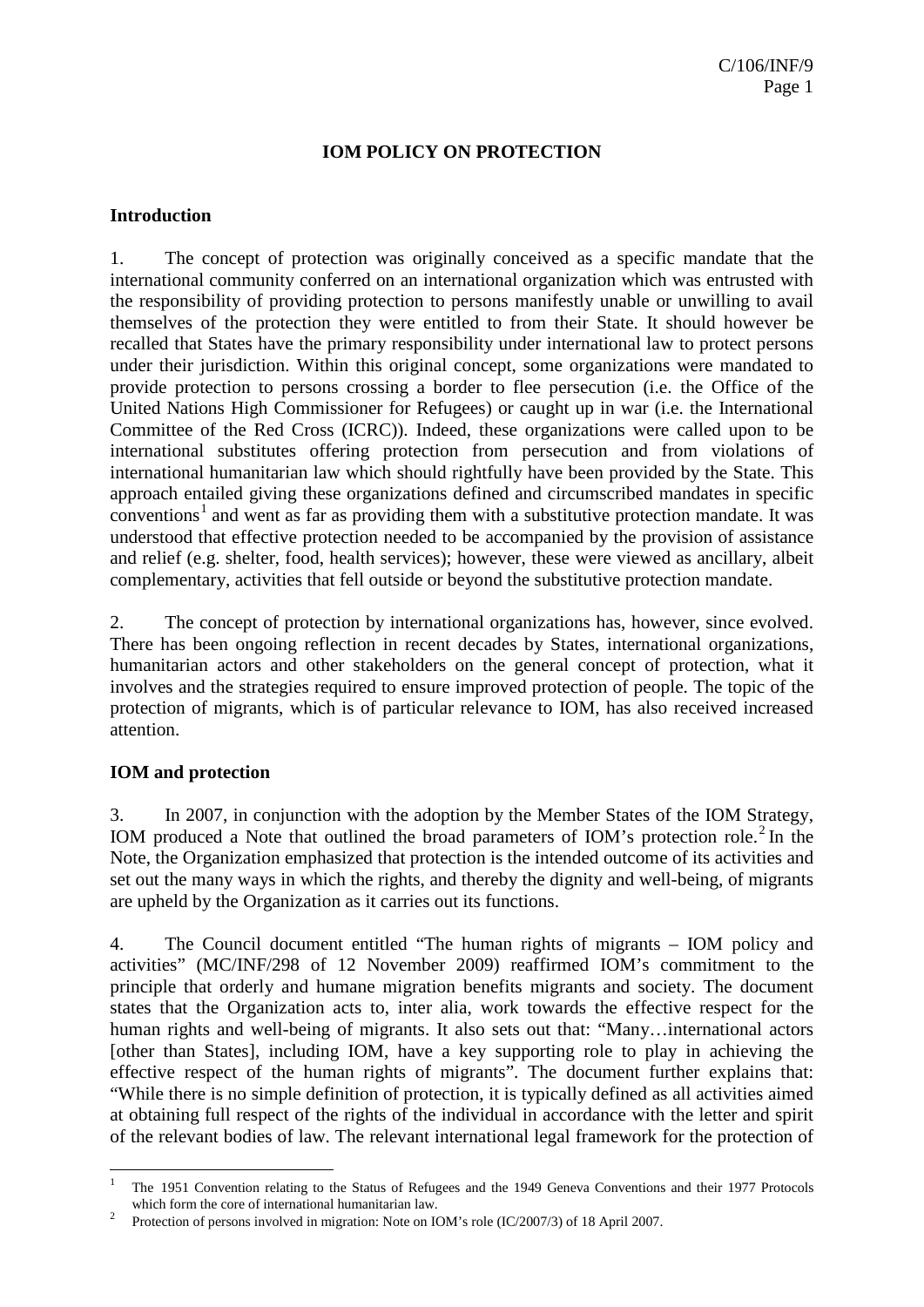migrants is international migration law, which is derived, inter alia, from relevant instruments of human rights law, labour law, refugee law, humanitarian law, maritime law and consular law." <sup>[3](#page-3-0)</sup> The document also recognizes that: "Directly, or indirectly, in furtherance of its overall objective to facilitate the orderly and humane management of migration, IOM works towards the respect of human dignity and the protection of the individual in the implementation of its activities". This was reiterated by an explanation of how IOM has a role in supporting States in their obligation to protect, as well as a role in assisting, migrants: "…the actual assistance being rendered constitutes a form of protection, especially where it protects the life and well-being of persons at risk."

5. In addition, other IOM documents have provided information on the Organization's role in protecting the rights of migrants.<sup>[4](#page-3-1)</sup> Thus, the IOM Constitution and various Council and other documents provide the basis for IOM's involvement in protecting the rights of migrants. These documents are the foundation for a migrant-centred approach in IOM's activities which takes into account not only the needs, but also the rights, of the migrant.

6. In Resolution No. 1244 of 27 November 2012 on IOM and the United Nations Highlevel Dialogue on International Migration and Development in 2013, the IOM Council affirmed the support of the Member States for the recognition of IOM's current and future role as the global lead agency on migration, as well as its extensive knowledge, expertise and experience, in all aspects of the High-level Dialogue in 2013. In the IOM position paper on the 2013 United Nations General Assembly High-level Dialogue on International Migration and Development (14 February 2013), the human rights and protection of migrants had a prominent place and one of the six key points underlined the need to ensure respect for and protection of the human rights of all migrants. More specifically, the Organization stressed the need to promote a more rights-based approach to migration, which ensures that migrants can access their rights, taking into account vulnerabilities based on gender, age, health, legal status and other factors.

7. The Declaration of the High-level Dialogue on International Migration and Development, which was adopted on 3 October  $2013$ ,<sup>[5](#page-3-2)</sup> reaffirmed the need to "protect effectively the human rights and fundamental freedoms of all migrants, regardless of their migration status" and reiterated the commitment of the international community to "protect migrants from exploitation and other abuses", including vulnerable migrants, such as victims

<span id="page-3-0"></span>It should be noted that the definition of "protection" given in document MC/INF/298 reflects and is in full accordance with the definition of protection adopted by the Inter-Agency Standing Committee.

<span id="page-3-1"></span>For example, IOM's protection responsibility was illustrated in a Council document concerning internally displaced persons which indicates that the Organization's various activities "are tailored to respond to the specific needs of internally displaced persons in a given circumstance" and that "…IOM is an active member of the Protection Coalition of the IDP Unit [within OCHA] which is tasked with improving the quality and effectiveness of practical protection in the Field and with advising the Unit in its efforts to improve the general protection framework for IDPs." (MC/INF/258 of 18 November 2002). Two important documents dealing with counter-trafficking make it clear that the Organization's objective in this field is "to curtail migrant trafficking and to protect the rights of migrants caught up in the practice" (MC/EX/INF/58 of 10 May 1999), and that the strategic approach of the Organization to the multifaceted aspects of trafficking in persons includes the protection of the human rights and safety of the victims of trafficking, as well as assistance to victims of trafficking (MC/INF/270 of 11 November 2003). IOM's action in the protection of migrants' health was further set out in two important publications: *Caring for Trafficked Persons: Guidance for Health Providers* (IOM, the United Nations Global Initiative to Fight Trafficking in Persons and the London School of Hygiene and Tropical Medicine, 2009), available from [http://publications.iom.int/bookstore/index.php?main\\_page=product\\_info&cPath=47&products\\_id=510;](http://publications.iom.int/bookstore/index.php?main_page=product_info&cPath=47&products_id=510) and *International Migration, Health and Human Rights* (IOM, the World Health Organization and the Office of the United Nations High Commissioner for Refugees, 2013), available from [http://publications.iom.int/bookstore/index.php?main\\_page=product\\_info&cPath=41\\_7&products\\_id=976.](http://publications.iom.int/bookstore/index.php?main_page=product_info&cPath=41_7&products_id=976)<br>A/RES/68/4, available from www.un.org/en/ga/search/view\_doc.asp?symbol=A/RES/68/4.

<span id="page-3-2"></span>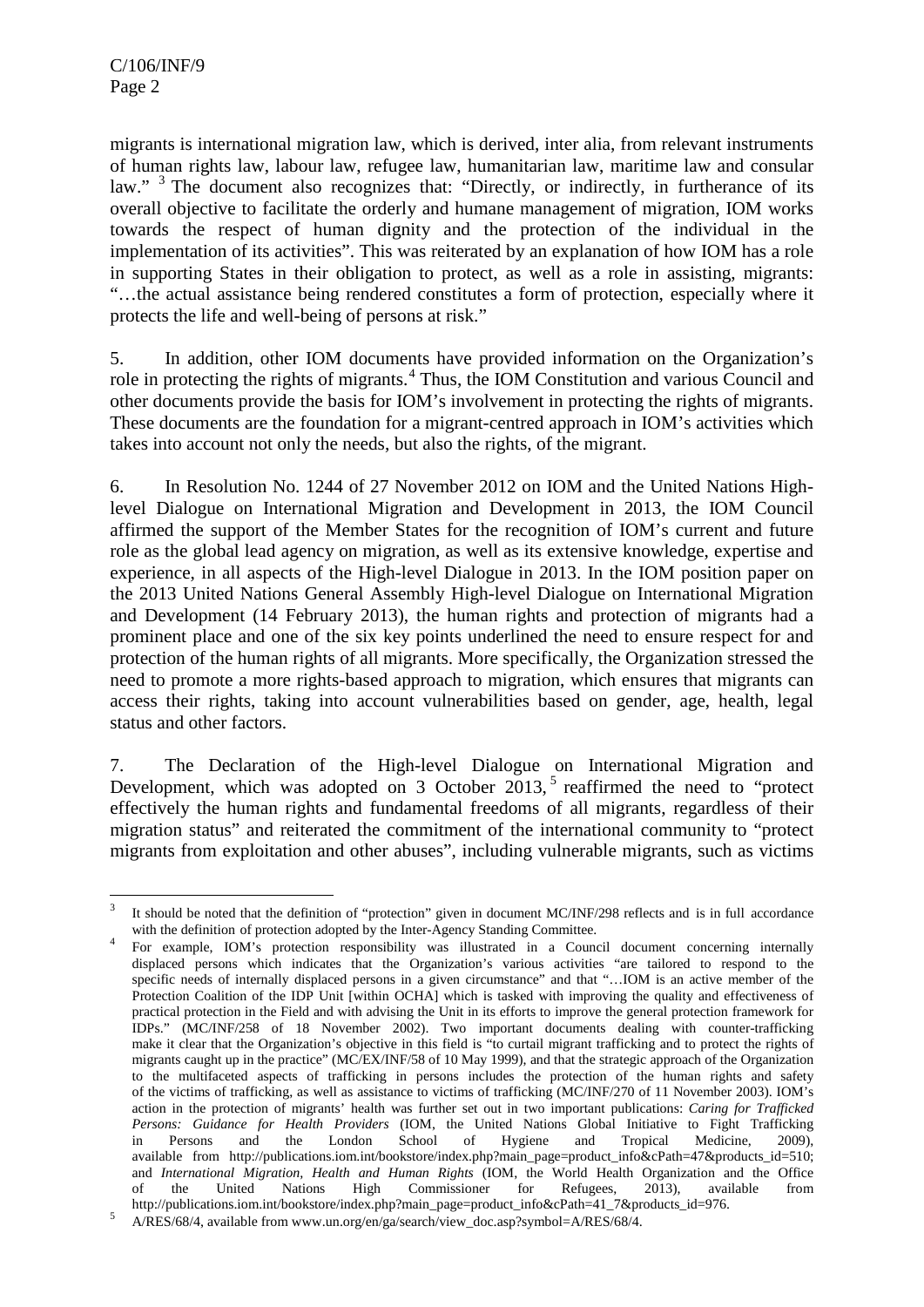of trafficking, migrant women and children. The Declaration also "recognize[ed] the efforts made by the international community in addressing relevant aspects of international migration and development, through different initiatives", referring specifically to the expertise of IOM. The Declaration adopted a clear stance on the protection of all migrants, as States united in a joint declaration on the importance of, among other things, the protection of their rights. As a consequence, IOM Member States, through the Declaration, have reiterated the commitment of the international community to protect migrants and clearly recognized IOM's leading role as the global migration agency in doing so.

8. During the High-level Dialogue, the Secretary-General of the United Nations presented his eight-point agenda for action to make migration work, the first point of which was to "Protect the human rights of all migrants".<sup>[6](#page-4-0)</sup>

9. With regard to the post-2015 development agenda, the negotiated outcome document entitled "Transforming our world: the 2030 Agenda for Sustainable Development", to be formally adopted at the upcoming United Nations Sustainable Development Summit, which will take place from 25 to 27 September 2015, states that: "We will cooperate internationally to ensure safe, orderly and regular migration involving full respect for human rights and the humane treatment of migrants regardless of migration status..." Concerning the outcome document, the Secretary-General of the United Nations has referred to the Sustainable Development Goals and the new global Agenda as a fitting tribute on the 70th anniversary of the Charter of the United Nations.

10. There is now a focus on the effective implementation of rights already found in international, regional and national legal norms and such effective implementation is framed in a language of "respect for" and "protection of" rights and individuals, which also includes the right to a remedy when violations occur. There is no "substitution" by international organizations for the primary responsibilities of States in effecting the necessary respect for and protection of the rights of individuals. Instead, international organizations support States in ensuring that the relevant law and standards are respected, resulting in their effective implementation and the protection of individuals; thus the organizations have a supportive protection mandate. In this context, it should be noted that the concept of protection has broadened to include the obligation to protect the rights of individuals through appropriate legislation and the effective implementation of law.

#### **IOM Policy on Protection**

11. Given this evolving context, the IOM Policy Coordinating Committee established a technical interdepartmental working group comprising members from Headquarters, the Regional Offices and Country Offices to develop a paper that would set out the IOM core institutional policy principles on protection. The result of this work is the IOM Policy on Protection (attached as an annex to the present paper), which has been adopted by the IOM Policy Coordinating Committee. The policy, being an internal management tool, aims to contribute to institutional clarity on the role of IOM in respect of protection. It is now mandatory for IOM staff members to ensure coherence and consistency in the Organization's activities with respect to the protection of individuals and the promotion of their dignity and rights.

<span id="page-4-0"></span>work:<br>All the migration work: an eight-point agenda for action", available from<br>All the migration work: an eight-point agenda for action", available from www.un.org/en/ga/68/meetings/migration/pdf/migration\_8points\_en.pdf.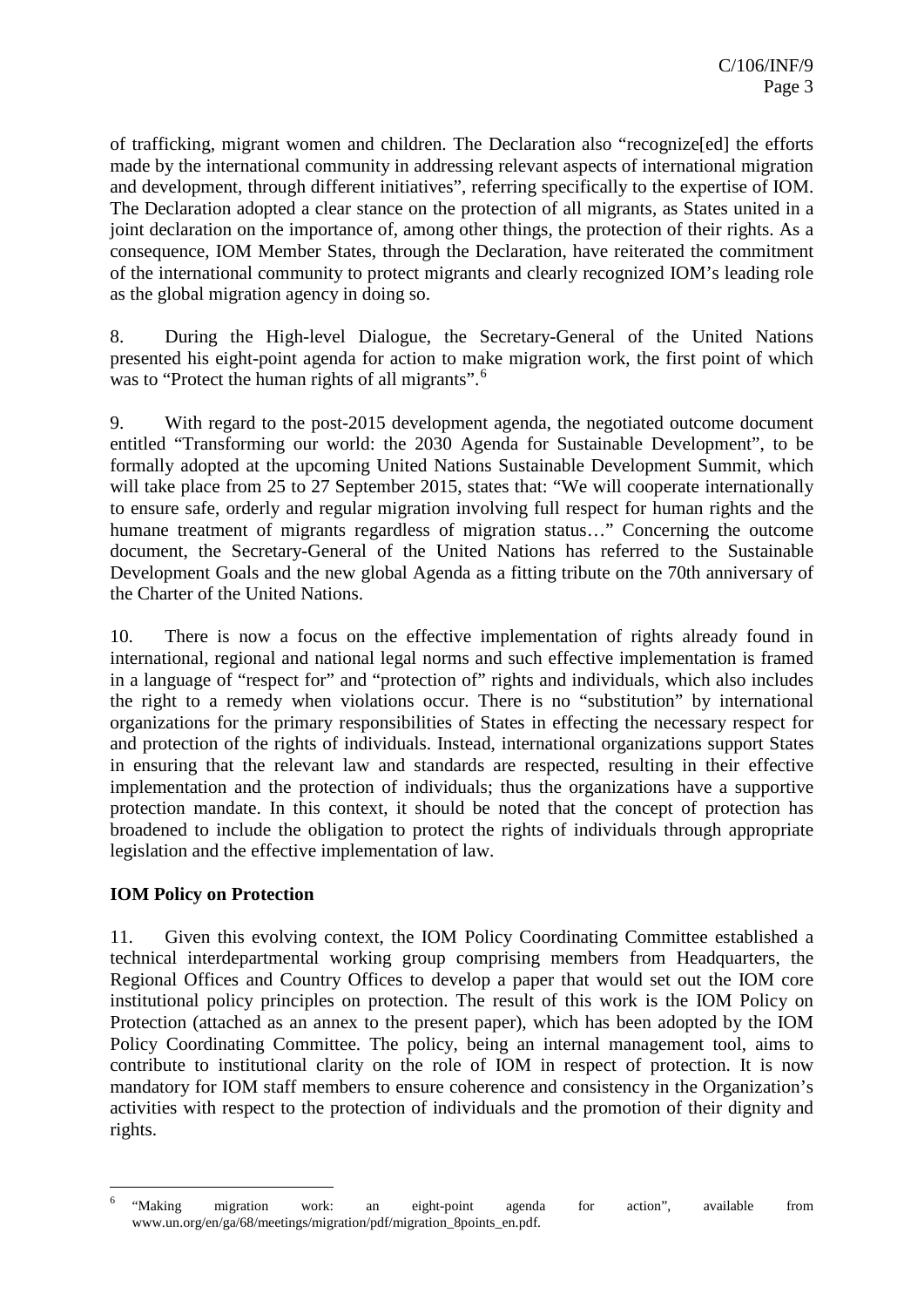12. IOM's policy of supportive protection recognizes, as enshrined in Article 1(3) of the IOM Constitution, the sovereign right of States to determine admission and residence of nonnationals on their territory. IOM understands the protection of migrants to mean an obligation to respect, protect and fulfil the rights of individuals, and that States have the primary obligation to provide protection to all individuals on their territory or under their jurisdiction, regardless of nationality, statelessness or migration status and without discrimination. Protection is a question of securing rights.

13. IOM meets its obligation to promote and contribute to the protection of migrants and their rights by supporting States and its other partners in their respective protection responsibilities by having a rights-based approach to all its policies, strategies, projects and activities. The rights relevant to IOM's work include human rights, refugee law, labour law, humanitarian law, maritime law, law of the sea, transnational criminal law, nationality law and consular law. Individuals are protected from violation of their rights even when a clear and direct threat to a right is not imminent through establishing a general environment of respect for rights and thus for migrants.

14. IOM adopts a multidimensional approach that is sometimes direct and sometimes indirect and consists of two pillars. The first pillar comprises activities that have the primary objective to protect migrants and their rights (e.g. activities relating to victims of trafficking, labour migration and humanitarian aspects). The second pillar comprises activities that result in the protection of migrants and their rights, where such protection is either a secondary objective or a consequence of a different primary objective (e.g. border management).

15. Following the recommendation by the Policy Coordinating Committee, the IOM Policy on Protection is herewith brought to the attention of Member States.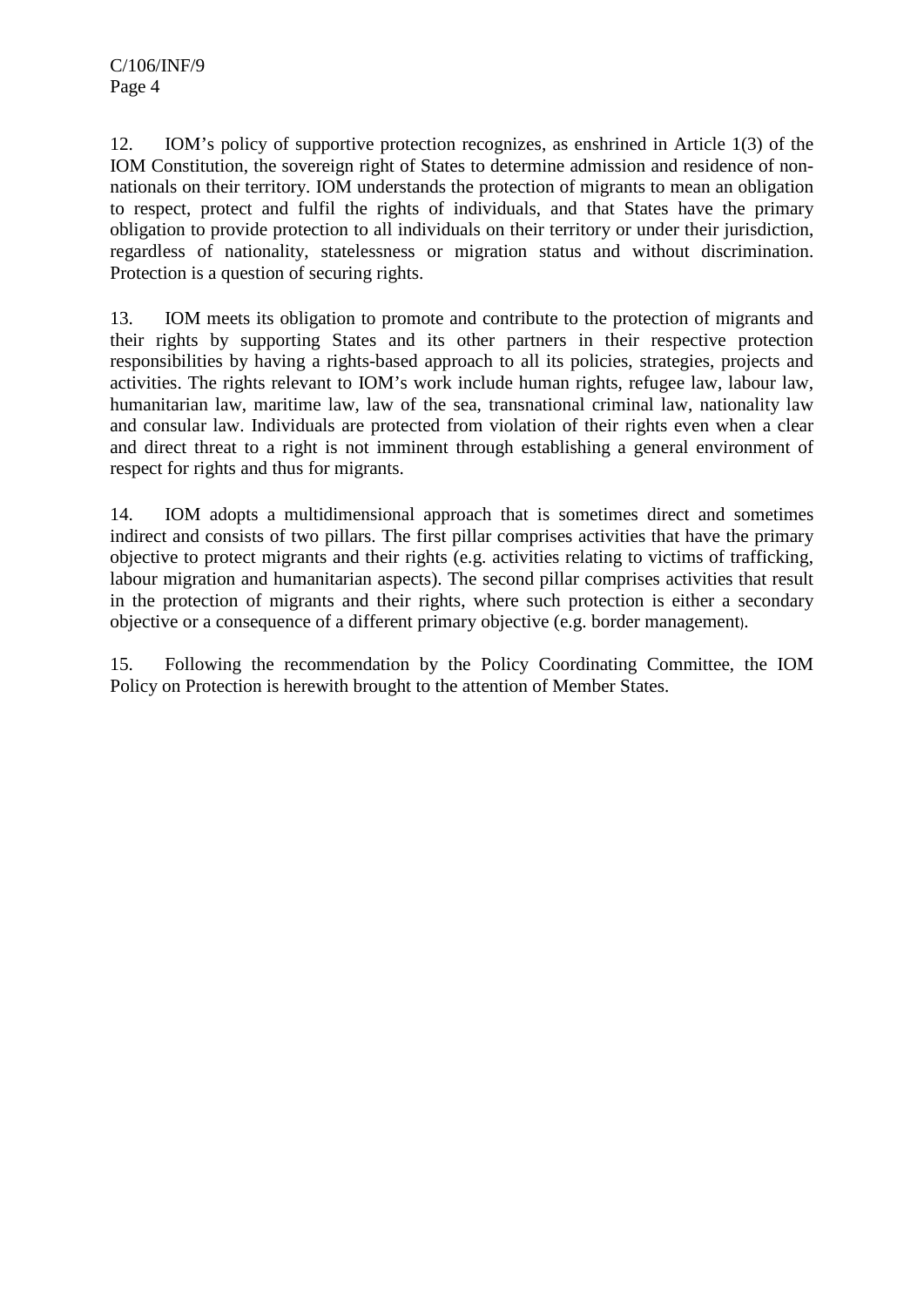#### **A. PURPOSE AND BACKGROUND**

- 1. The purpose of this document is to set out the policy on protection of migrants of the International Organization for Migration ("IOM" or "the Organization") through the incorporation of a rightsbased approach in its policies, strategies, projects and activities.
- 2. As the leading intergovernmental organization for migration, IOM plays a key role in contributing to the respect for, and protection of, migrants and their rights.<sup>[1](#page-6-0)</sup> IOM is committed to the principle that humane and orderly migration benefits migrants and societies. The Organization acts to help meet the operational challenges of migration, advance understanding of migration issues, encourage social and economic development through migration, and work towards effective respect for the human rights and well-being of migrants.<sup>[2](#page-6-1)</sup> IOM acts with its partners in the international community to uphold the human dignity and well-being of migrants, which has been a concept present in IOM constituent documents since its inception.<sup>[3](#page-6-2)</sup>
- 3. The IOM Constitution and other constitutive documents mandate it to work with migrants, refugees, displaced persons and others in need of international migration services or assistance.<sup>[4](#page-6-3)</sup> In the present document, the term "migrants" is used broadly to refer to all categories of persons within IOM's mandate, regardless of their legal status, which includes persons who are moving or have moved across an international border as well as within a State, whatever the causes, composition or the length of this movement.
- 4. IOM's activities have, since its foundation, aimed at promoting dignity and respect for migrants. To do so in accordance with international norms and standards and in order to promote individuals' dignity throughout the migration cycle, respecting and upholding the rights of migrants, are essential. Thus the Organization, both in relation to its work in migration governance and its work in humanitarian situations, must firmly base its activities on existing international norms and standards, necessitating the incorporation of rights-based approaches by IOM into its policies, strategies, projects and activities.

<span id="page-6-0"></span><sup>&</sup>lt;sup>1</sup> The Declaration of the High-level Dialogue on International Migration and Development (A/RES/68/4), adopted by the United Nations General Assembly on 3 October 2013, reiterated the commitment of the international community to protect migrants from exploitation and other abuses, and to protect particularly vulnerable migrants. The Declaration further noted that international migration, including irregular migration, should be addressed in a way that ensures full respect for human rights. The Declaration also "recognize[ed] the efforts made by the international community in addressing relevant aspects of international migration and development, through different initiatives", referring specifically to the expertise of IOM. The Declaration adopted a clear stance on the protection of all migrants, as States united in a joint declaration on the importance of, among other things, the protection of their rights. As a consequence, IOM Member States, through the Declaration, have reiterated the commitment of the international community to protect migrants and clearly recognized IOM's leading role as the global migration agency in doing so.

<span id="page-6-1"></span><sup>&</sup>lt;sup>2</sup> The human rights of migrants: IOM policy and activities (MC/INF/298) of 12 November 2009, para. 1.

<span id="page-6-2"></span>In 1951, one reason for creating IOM was the need to protect migrants leaving Europe, and the preamble to the Brussels Resolution referred to establishing the provisional intergovernmental arrangement (from which IOM was born) in order to move people desiring to emigrate with "full respect for human rights". Subsequently, the preamble to the 1953 Constitution stressed the need to promote cooperation among international actors with a view to the emigration of persons where "they may … live with their families in dignity and self-respect." Furthermore, in 1989, an additional preambular paragraph was added to the Constitution concerning consultation on migration issues "not only in regard to the migration process but also the specific situation and needs of the migrant as an individual human being".<br>4 MC/INF/298 of 12 November 2009.

<span id="page-6-3"></span>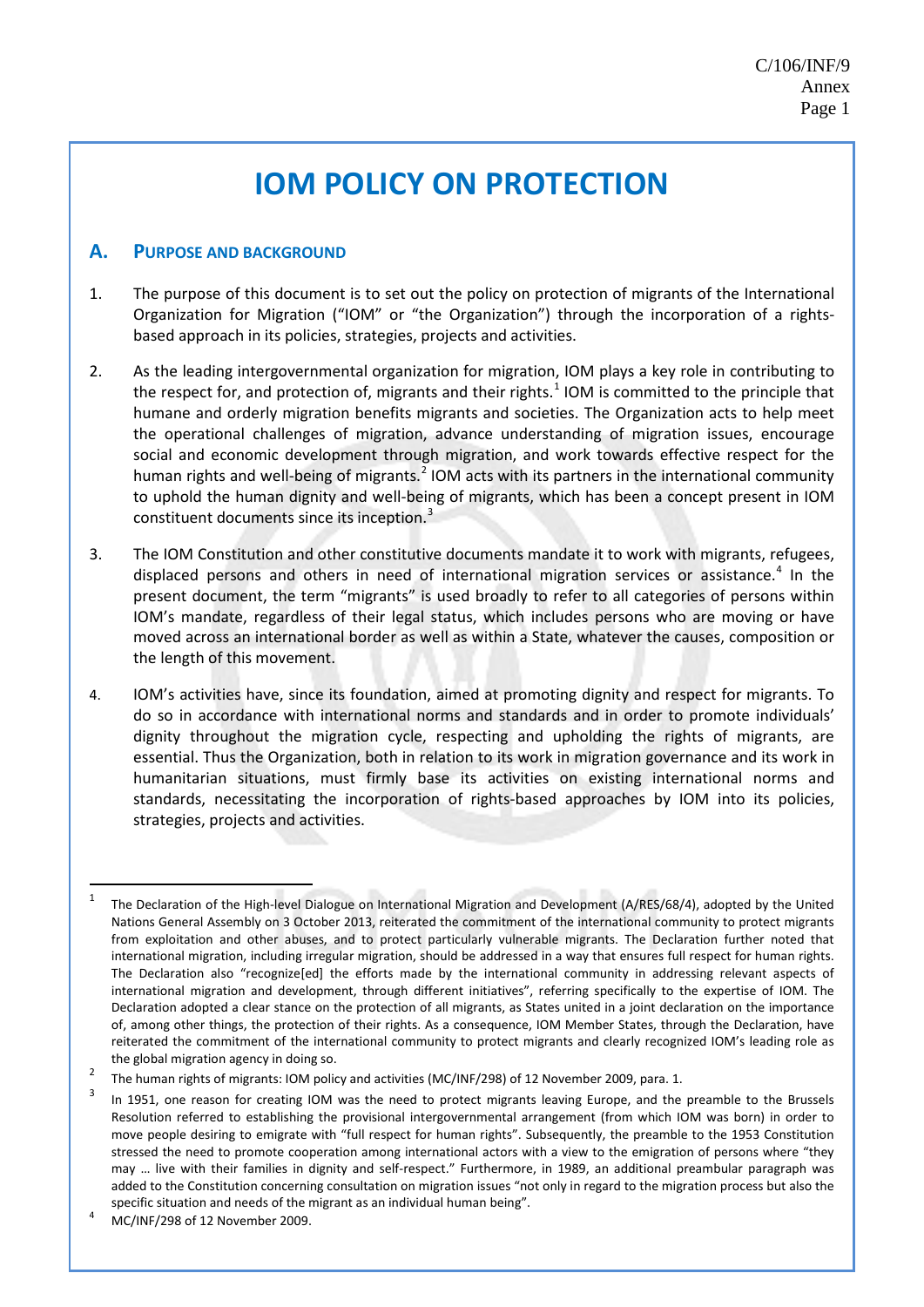## **2**

#### IOM POLICY ON PROTECTION

- 5. The last institution-wide IOM document focusing on the protection of persons involved in migration dates back to 2007.<sup>[5](#page-7-0)</sup> Given the position and role of the Organization, as well as developments in the area of rights-based migration governance and programming, it has become necessary to have a clear and unambiguous institutional policy on protection, founded in a rights-based approach, which strengthens IOM's contribution to the protection of migrants.
- 6. Adopting a policy on protection will further strengthen the Organization's ability to:
	- (a) Contribute to the promotion of the protection of migrants and their rights and thereby reduce their vulnerability, particularly those at risk of discrimination and exploitation and vulnerable groups, and safeguard their dignity and well-being;
	- (b) Support IOM Member States in fulfilling their international obligations in respect to the protection of migrants and their rights;
	- (c) Promote the role of IOM as an independent, neutral and impartial intergovernmental organization respecting the applicable norms and standards and having a principled approach in supporting its Member States in fulfilling their said international obligations in this regard.

#### **B. STATUS AND SCOPE**

- 7. This policy is binding on all staff of the Organization and applies to all its activities.
- 8. This policy should be used to consistently mainstream a rights-based approach in IOM policies, strategies, projects and activities.
- 9. The policy also demonstrates to all external stakeholders, including States, other intergovernmental organizations, partners, donors and civil society, the approach applicable within IOM and the resulting protection of migrants undertaken by the Organization.

#### **C. POLICY STATEMENT**

10. As an intergovernmental organization and the leading global agency in the field of migration, IOM is mandated by its Constitution and the policy documents adopted by its Member States to contribute to the protection of migrants.<sup>[6](#page-7-1)</sup> IOM does this by emphasizing the promotion of the dignity of migrants, their well-being and respect for their rights and by adopting a rights-based approach in all its policies, strategies, projects and activities, going beyond simply the physical and material needs of migrants.

<span id="page-7-0"></span> <sup>5</sup> Protection of persons involved in migration: Note on IOM's role (IC/2007/3) of 18 April 2007.

<span id="page-7-1"></span><sup>6</sup> See International Court of Justice, *Interpretation of the Agreement of 25 March 1951 between the WHO and Egypt, Advisory Opinion*, *I.C.J. Reports 1980*, p. 73, on pp. 89–90: "International organizations are subjects of international law and, as such, are bound by any obligations incumbent upon them under general rules of international law, under their constitutions or under international agreements to which they are parties." See also Andrew Clapham, *Human Rights Obligations of Non-State Actors*, (1st ed., 2006), pp. 68–69, p. 83, pp. 109–110, p. 127, p. 131, p. 316); and p. 80: "If international law is to be effective in protecting human rights, everyone should be prohibited from assisting governments in violating those principles, or indeed prohibited from violating such principles themselves." See also George Kent, "The Human Rights Obligations of Intergovernmental Organizations", *UN Chronicle*, Vol. 42, No. 3, September–November 2005, pp. 32–33: "The intergovernmental agencies do not ratify treaties directly, but the view taken is that as agents of the States that are parties to these agreements they are nevertheless subject to international human rights law".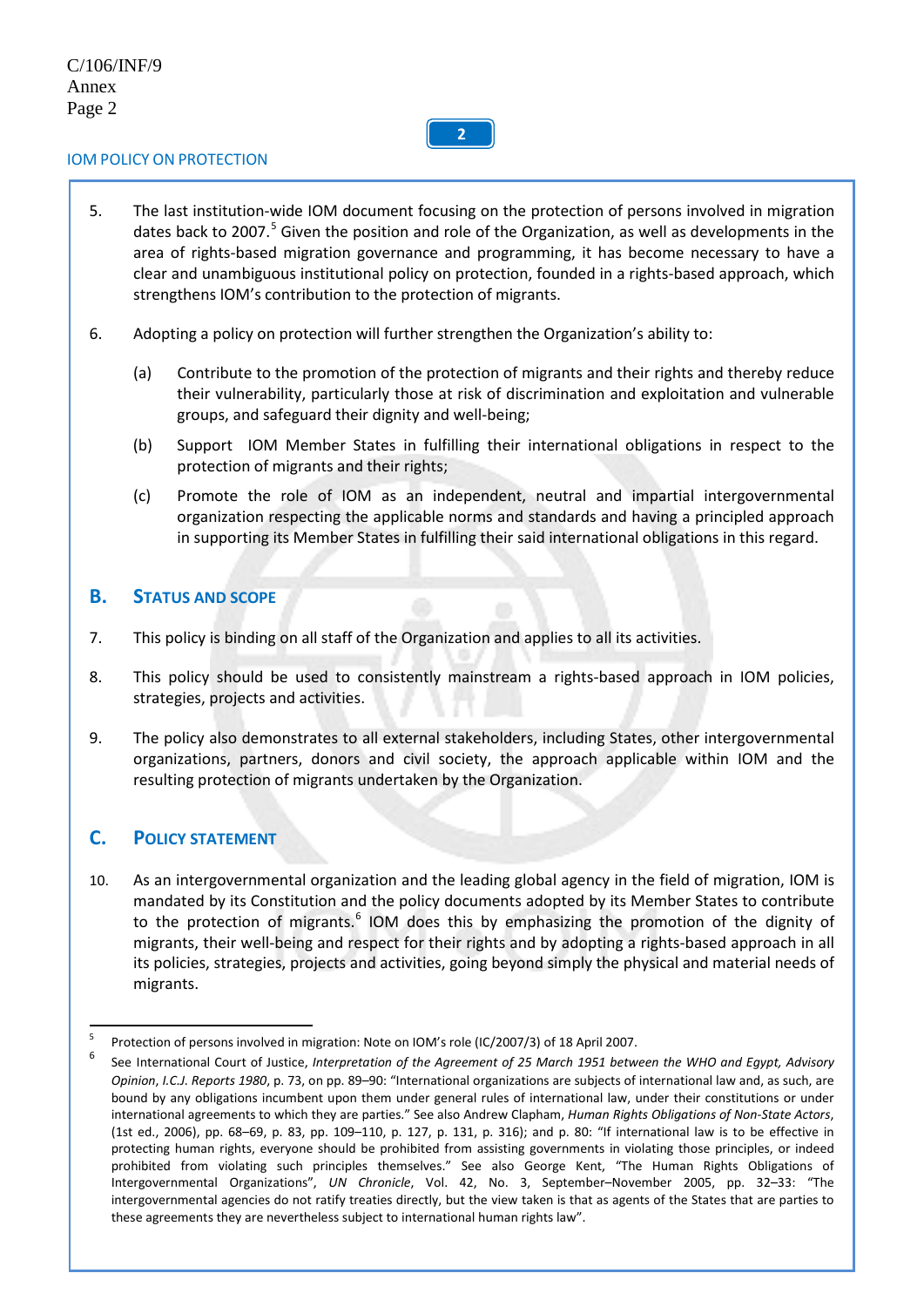

- 11. IOM acknowledges that the primary duty to protect migrants and their rights lies with States, and recognizes their sovereign right to determine admission and residence of non-nationals on their territory. IOM, meeting its obligation to promote and contribute to the protection of migrants, engages in supportive protection of migrants by supporting States and its other partners in their respective protection responsibilities resulting in increased protection of migrants, sometimes directly and sometimes more indirectly.
- 12. IOM understands protection of migrants to mean an obligation to respect, protect and fulfil the rights of individuals and an obligation by States to do so in respect of all individuals on their territory or under their jurisdiction, regardless of their nationality, statelessness or migration status and without discrimination, in order to preserve in particular their safety, physical integrity and dignity. Protection is about securing rights.<sup>[7](#page-8-0)</sup> Migrant protection involves activities that seek to secure directly individual or group rights, as well as activities that aim to create a society in which individual and group rights are recognized and upheld. This notion is paramount since it underpins the idea that individuals are protected from violation of their rights even when a clear and direct threat to any right is not imminent, and thus the action is not necessarily directly aimed at the individual(s) in question but at establishing a general condition of respect of rights and thus of the migrant(s).
- 13. IOM's policies, strategies, projects and activities are rights-based, namely developed and conducted in accordance with international migration law, which includes norms and standards of human rights law, refugee law, labour law, humanitarian law, maritime law, law of the sea, transnational criminal law, nationality law and consular law at the international, regional and national levels.
- 14. A rights-based approach is a conceptual framework and useful tool, which is based on rights derived from international law and operationally directed to respecting, protecting, fulfilling or promoting those rights. Human rights have gained prominence as a universal set of norms and standards that are increasingly shaping the action and programming of intergovernmental organizations. For IOM's policies, strategies, projects and activities, the framework is broadened to include rights deriving from other sources of international law besides human rights, including refugee law, labour law, humanitarian law, maritime law, law of the sea, transnational criminal law, nationality law and consular law.
- 15. The rights-based approach to protection as a concept starts at the rationale for the activities, be they supportive or substitutive in nature, aimed at obtaining the respect, protection, fulfilment or promotion of rights. The activities include efforts to prevent or stop actual or potential violations of relevant bodies of law or norms.<sup>[8](#page-8-1)</sup> Protection relates firstly to the causes of, or the circumstances that lead to, violations and secondly to their consequences. This understanding of protection also includes activities that seek to make individuals more secure and to limit the threats they face, by reducing their vulnerability or their exposure to risks.
- 16. IOM's policy of supportive protection is distinguishable from substitutive protection, which is a responsibility that has been conferred on some other organizations and bodies by States through specific and limited international treaties. Substitutive protection stands in addition to the primary protection role of States.
- 17. IOM's policy of supportive protection encompasses:

<span id="page-8-1"></span><span id="page-8-0"></span>IASC Operational Guidelines on the Protection of Persons in Situations of Natural Disasters (2011), p. 6.<br><sup>8</sup> ISBS Pertention Pelicu Institutional Pelicu International Persons of the Perfection Val. 20, Na. 274, Sept.

<sup>8</sup> ICRC Protection Policy: Institutional Policy, *International Review of the Red Cross*, Vol. 90, No. 871, September 2008, p. 752.